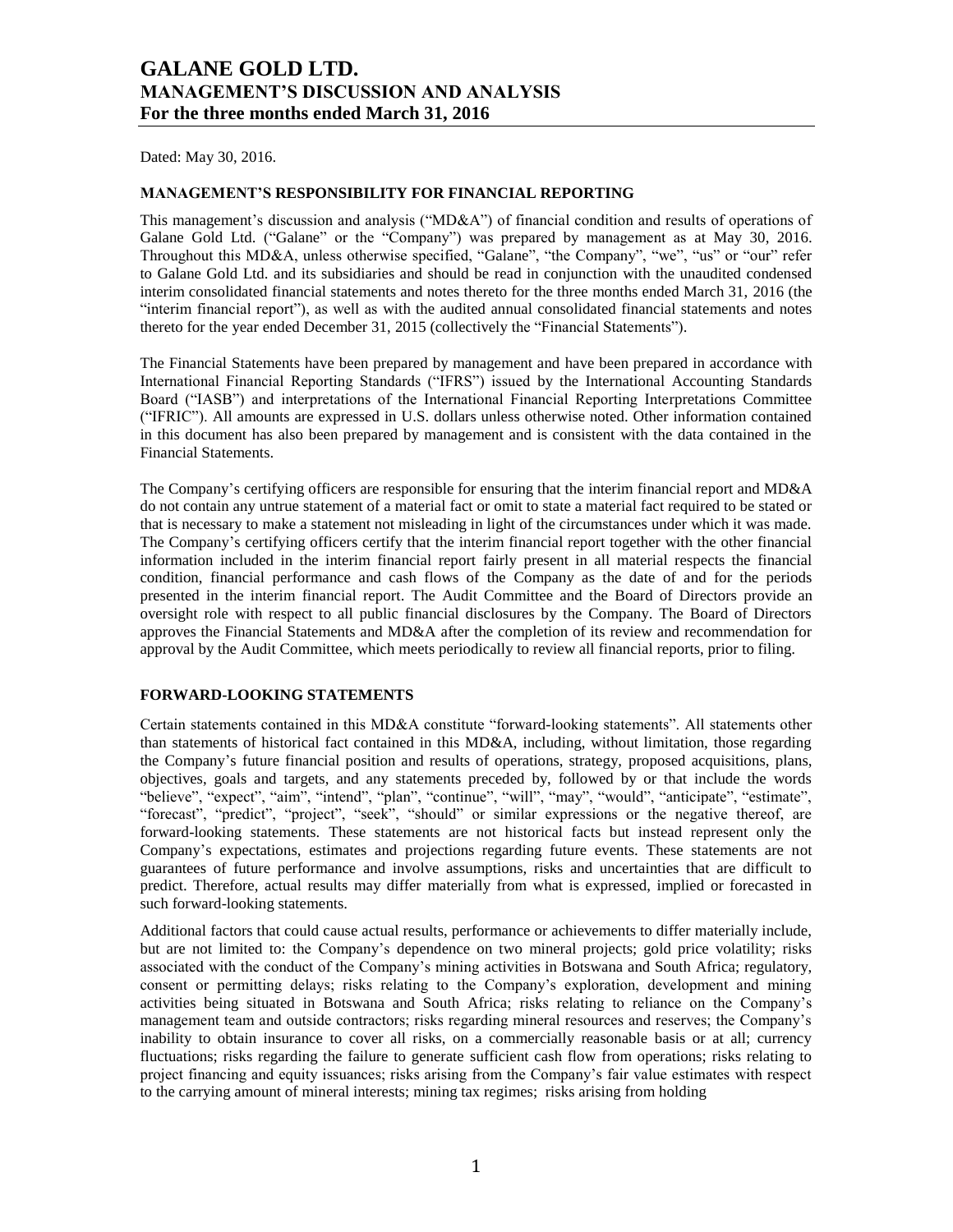#### **FORWARD-LOOKING STATEMENTS (continued…)**

derivative instruments; the Company's need to replace reserves depleted by production; risks and unknowns inherent in all mining projects, including the inaccuracy of reserves and resources, metallurgical recoveries and capital and operating costs of such projects; contests over title to properties, particularly title to undeveloped properties; laws and regulations governing the environment, health and safety; operating or technical difficulties in connection with mining or development activities; lack of infrastructure; employee relations, labour unrest or unavailability; health risks in Africa; the Company's interactions with surrounding communities and artisanal miners; the Company's ability to successfully integrate acquired assets; risks related to restarting production; the speculative nature of exploration and development, including the risks of diminishing quantities or grades of reserves; development of the Company's exploration properties into commercially viable mines; stock market volatility; conflicts of interest among certain directors and officers; lack of liquidity for shareholders of the Company; risks related to the market perception of junior gold companies; and litigation risk. See "Risks and Uncertainties" below. Management provides forward-looking statements because it believes they provide useful information to readers when considering their investment objectives and cautions readers that the information may not be appropriate for other purposes. Consequently, all of the forward-looking statements made in this MD&A are qualified by these cautionary statements and other cautionary statements or factors contained herein, and there can be no assurance that the actual results or developments will be realized or, even if substantially realized, that they will have the expected consequences to, or effects on, the Company. These forward-looking statements are made as of the date of this MD&A and the Company assumes no obligation to update or revise them to reflect subsequent information, events or circumstances or otherwise, except as required by law.

The forward-looking statements in this MD&A are based on numerous assumptions regarding the Company's present and future business strategies and the environment in which the Company will operate in the future, including assumptions regarding gold prices, business and operating strategies, and the Company's ability to operate on a profitable basis.

#### **CORPORATE OVERVIEW**

The Company's principal business activities are the exploration for, development of, and operation of gold mining properties. The Company operates through its wholly-owned subsidiary, Galane Gold Mines Ltd. ("GGM"), which in turn operates two mines: (a) a producing mine which also has the rights to certain mineral exploration tenements (the producing mine and mineral exploration tenements collectively, the "Mupane Property") located in the Republic of Botswana ("Botswana") through subsidiaries located in Botswana; and (b) a mine which is being refurbished and which has the rights to certain mineral exploration tenements (the mine and mineral exploration tenements collectively, the "Galaxy Property") located in the Republic of South Africa ("South Africa") through subsidiaries located in South Africa. The common shares in the capital of the Company (the "Common Shares") have been listed for trading on the TSX Venture Exchange under the symbol "GG" since September 6, 2011.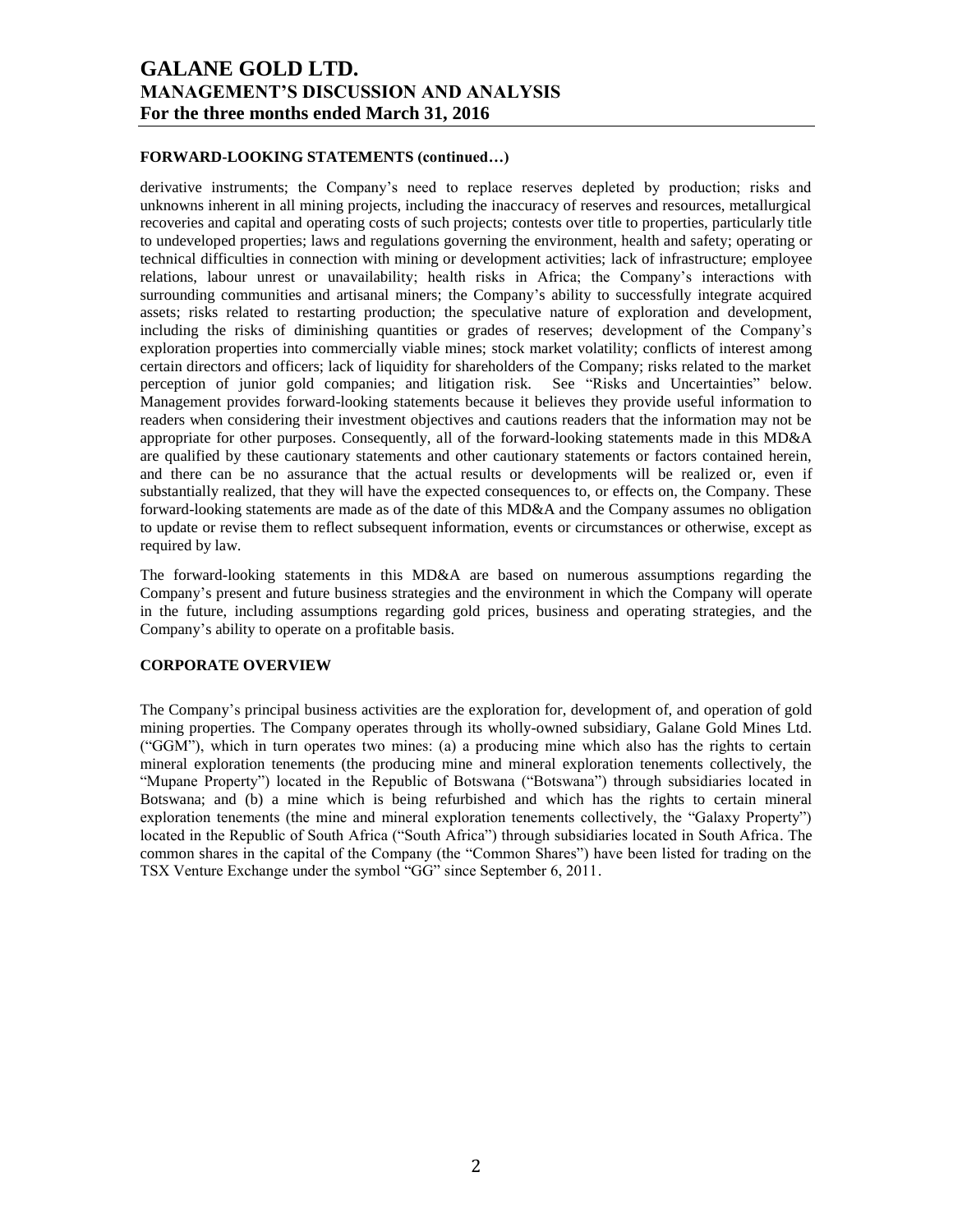## **OUTLOOK**

*Certain information set out in this section is forward looking information and is based on a number of risks and assumptions, including those related to gold price volatility, no delays in production, regulatory risk, currency fluctuations, integrating successfully new acquired assets and risks and uncertainties inherent with all mining operations. For more details please see above under "Forward-Looking Statements" and below under "Risks and Uncertainties".*

### *Mupane Property*

The Company continues to carry out its improvement and exploration plan in Botswana, with a focus on the optimisation of the mining operations and the expansion of the resource base.

The Company completed a new five year mine plan for the Mupane Property in 2015 which forms the guide for the Company's short term goals and long term strategy. The Company intends to utilize the following resources during 2016:

- Tau Underground the Company has previously disclosed its intention to exploit the reported measured and indicated mineral resources of approximately 128,600 ounces of gold for Tau through underground mining. The Company commenced stoping in August 2015 in the Eastern mineralised body which will continue for approximately six months. Development will continue in some instances through reef to reach the main mineralised body which lies under the current open pit. It is currently anticipated that the Company will commence stoping on the main mineralised body in Q2 2016. It is estimated that the Company will process approximately 200,000 tonnes at an average grade of 2.4 grams per tonne ("g/t") with the grade increasing when the Company reaches the main mineralised body. While developing underground the Company intends to commence exploration to attempt to confirm the extension of the Tau mineralised body at depth.
- Low Grade Stockpiles the Company will process approximately 700,000 tonnes of low grade stockpile at an average grade of 0.80  $g/t$ , which is located at the run-of-mine pad at the processing plant. The stockpiles being used form part of the 1.4 million tonnes of low grade stockpiles which the Company reviewed during 2015.
- Tekwane the Company will continue to selectively strip mine the high grade areas and will use a screening plant at the mine site to reduce the tonnage and increase the potential grade to be delivered to the plant. The Company is planning to process approximately 23,000 tonnes at an average grade of 2.3 g/t.

The Mupane Property mine plan is subject to change according to the prevailing gold price. The Company will adopt the appropriate plan for that prevailing gold price environment.

The Mupane processing plant continues to focus on on-going stabilisation and optimisation of the processing operations. There are no major plant projects scheduled at the Mupane Property for 2016 as the Company believes it has implemented all material optimisation projects.

#### *Galaxy Property*

On November 20, 2015, the Company closed the acquisition of a majority of the issued and outstanding ordinary shares of Galaxy Gold Mining Limited ("Galaxy"), a gold mining company with operations in the Mpumalanga Province of South Africa which owns the Galaxy Property. For the remainder 2015, the Company prepared a short term plan to refurbish the existing plant, construct a new tailings retreatment facility and recommence underground mining operations at the Galaxy Property. Subject to the Company having sufficient funds, implementation of the plan is currently targeted to start in Q3 2016 and will involve the following: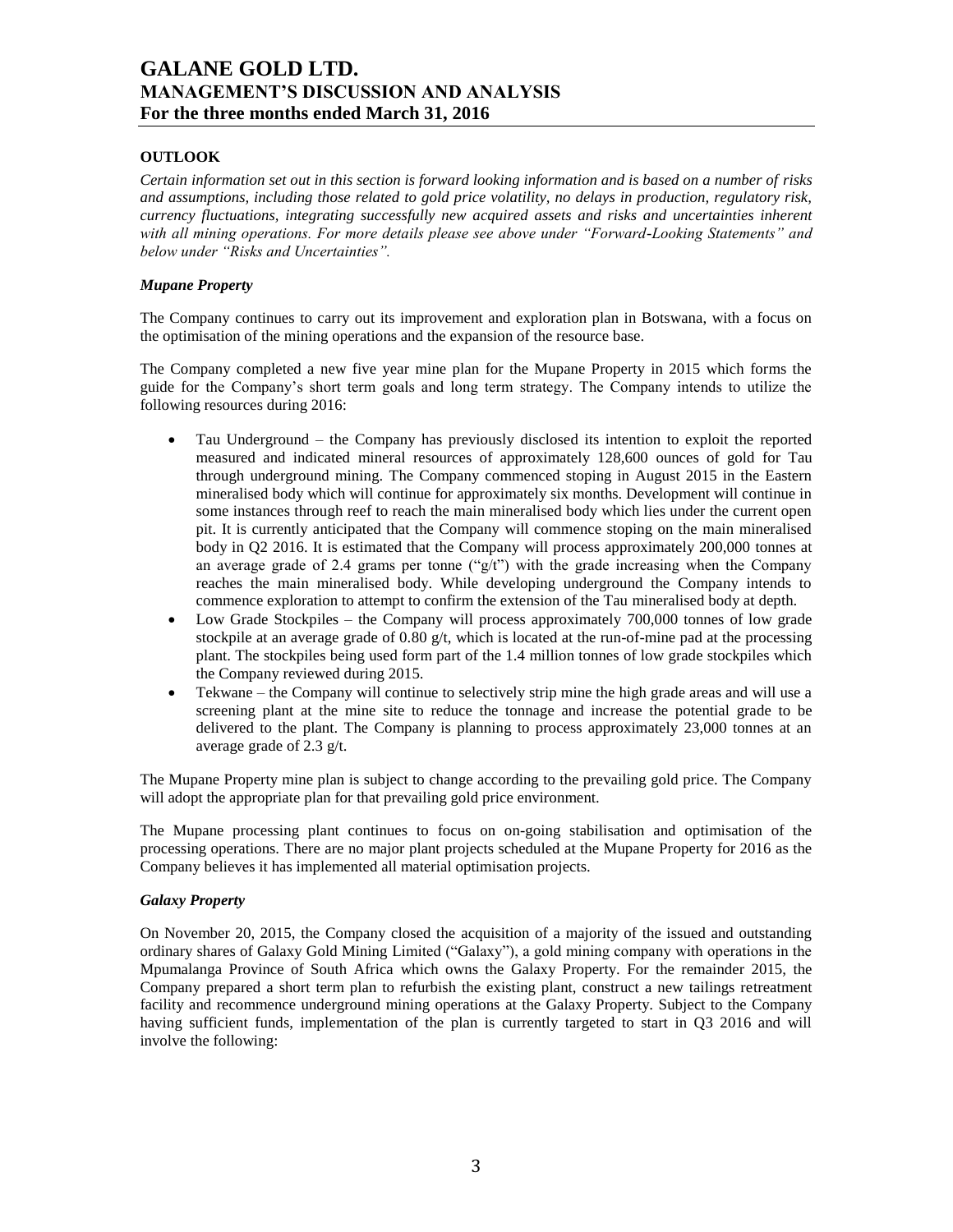## **OUTLOOK (Continued…)**

- Plant refurbishment the plant is a standard crush, mill, float and carbon in leach ("CIL") with a capacity of 15,000 tonnes per month. To refurbish the whole plant the Company estimates that it will take three months and material parts of the refurbishment will be a new crusher, maintenance of the conveyors, a new ball mill gearbox, relining tanks, new gearboxes and agitators for the CIL plant, complete refurbishment of the elution plant and a new cyanide plant.
- Tailings retreatment facility the Company plans to build a CIL plant within the footprint of the existing plant to process 25,000 tonnes per month of tailings material. It is estimated that the construction of the plant will take four months from commencement. It will involve the construction of six CIL leach tanks, a CIL feeding section, carbon recovery plant and the associated civils.
- Underground the underground operations have been maintained to a good standard while under care and maintenance. Operations underground are expected to be recommenced within a month of commencement with minor refurbishment to the tramming infrastructure, new hoppers, increased ventilation, a new compressor and refurbishment of the electrical cabling. The Company intends to use the same mining contractor it uses at Mupane which will provide the necessary underground labour and mining equipment.

The short term plan will process material from three sources:-

- Giles and Woodbine Giles has a measured and indicated mineral resource of 898,268 tonnes at 3.94 g/t and Woodbine 614,813 tonnes at 3.82 g/t. Mining will be done using the reef over hand method in stopes that have already been developed. The Company is currently working on a revised mine plan to take into account the recommencement plan.
- Princeton Princeton has a measured and indicated mineral resource of 1,094,862 tonnes at 4.87 g/t. Mining will be long hole stoping using trackless mining equipment. It is estimated that it will take up to five months to undertake the necessary development to restart operations and annual production from then on will be in the region of 135,000 tonnes at 4.5 g/t based on the Company's internally generated mine plan.
- Tailings next to the existing plant are the Hostel East and West Dumps which contain 1,443,397 tonnes at 0.79  $g/t$ . These will be sluiced to the plant with feed going to the new tailings retreatment facility and into the existing plant to fill the plant as required. In addition the Company intends to start a review process of the other dumps.

The short term plan at the Galaxy project estimates that in steady state annual production will be approximately 17,000 ounces of gold.

Work has already commenced on an expansion plan to take annual production up to 60,000 ounces of gold over nine years with the expansion commencing in year three after commencement of the short term plan. It is currently envisaged that the Company will commence a desk stop study, the results of which will be used to support a pre-feasibility study to be completed within two years.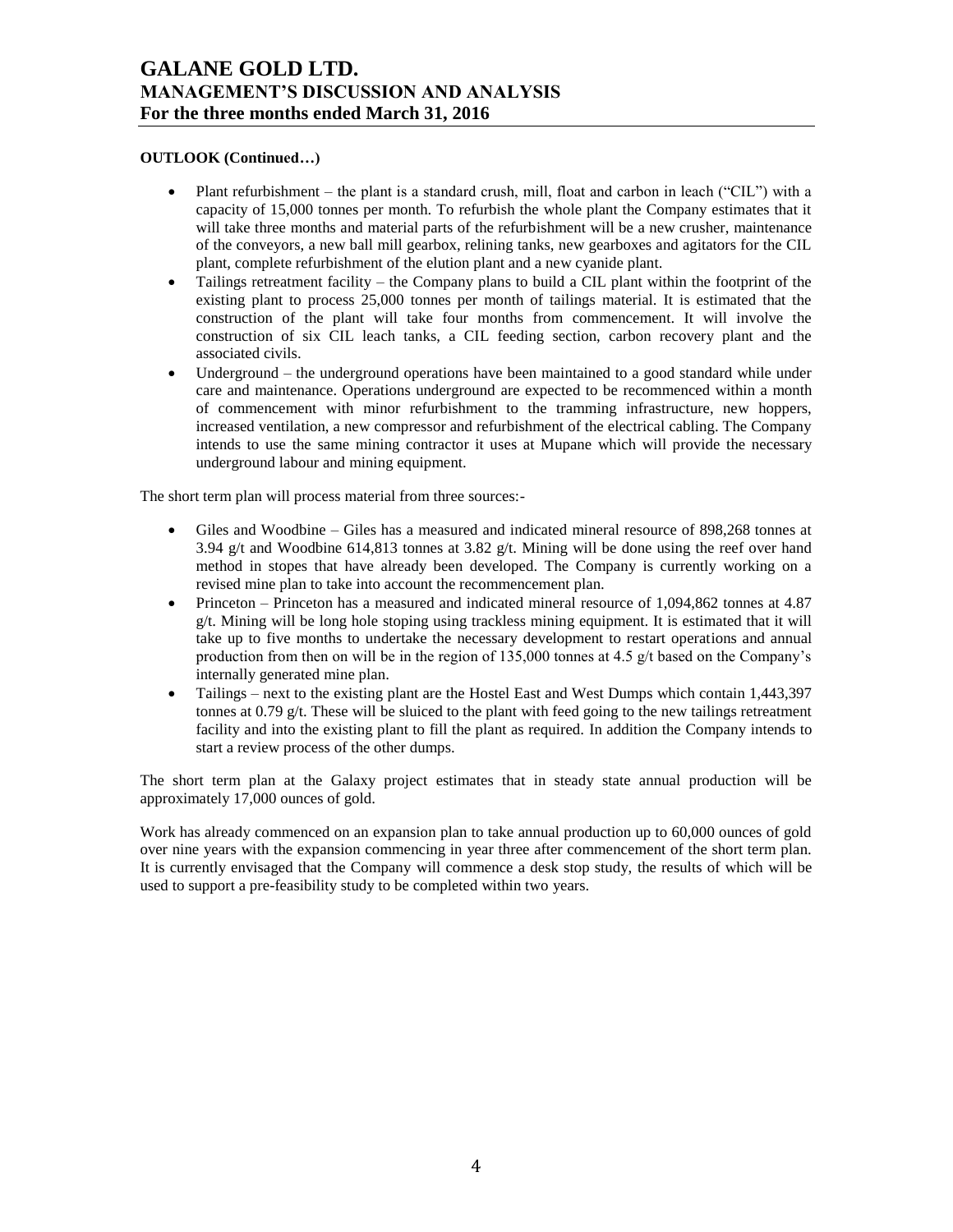### **DISCUSSION OF OPERATIONS**

#### *For the three months ended March 31, 2016*

The following is an analysis of the Company's operating results for the three months ended March 31, 2016 ("Q1 2016"). For mining operations, processing and financial information, comparisons with the three months ended March 31, 2015 ("Q1 2015") have been provided.

#### *Operating activity:*

Commentary regarding the Company's operating activity during Q1 2016 follows:

### *Mining*

The following table sets forth certain key mining statistics for the Mupane Property:

|                               |               | 2016   | 2015   |                |                | 2015           |         |
|-------------------------------|---------------|--------|--------|----------------|----------------|----------------|---------|
|                               |               | Q1     | Q4     | Q <sub>3</sub> | Q <sub>2</sub> | Q <sub>1</sub> |         |
| Mupane (Tholo, Kwena, Ore (t) |               |        |        | 702            | 5,211          | 88,488         | 94,401  |
| & Tawana)                     | Grade $(g/t)$ |        |        | 1.27           | 1.20           | 1.45           | 1.43    |
|                               | Waste (t)     |        |        | 1,680          | 6,838          | 207,051        | 215,569 |
| Mupane (Tau)                  | Ore $(t)$     | 49,657 | 37,316 | 25,580         | 21,487         | 9,234          | 93,617  |
|                               | Grade $(g/t)$ | 2.96   | 3.02   | 3.18           | 1.84           | 2.49           | 2.74    |
|                               | Waste (t)     | 7,261  | 25,521 | 29,419         | 21,878         | 21,320         | 98,138  |
| Golden Eagle                  | Ore $(t)$     |        |        |                | 48,605         |                | 48,605  |
|                               | Grade $(g/t)$ |        |        |                | 1.36           |                | 1.36    |
|                               | Waste (t)     |        |        |                | 234,463        |                | 234,463 |
| Tekwane                       | Ore $(t)$     | 4,103  | 19,440 | 21,164         | 13,634         |                | 54,238  |
|                               | Grade (g/t)   | 0.44   | 0.40   | 0.52           | 0.50           |                | 0.47    |
|                               | Waste (t)     | 8,916  | 11,956 | 33,909         | 25,996         |                | 71,861  |

The Company has operated two mining operations at the Mupane Property during Q1 2016. They are:

- Tau the Company commenced commercial mining at Tau in Q3 2015 and in Q1 2016 mined 49,657 tonnes of ore at an average grade of 2.96  $g/t$ . This included ore from stoping and development in reef. During Q1 2015, the Company only had development in the reef from the Company's development work for the future stopes and as a result 9,234 tonnes at 2.49 g/t were mined.
- Tekwane in Q2 2015, the Company commenced strip mining at Tekwane and as a result there was no production in Q1 2015. In Q1 2016, the Company mined 4,103 tonnes of ore at 0.44 g/t. The Company screens at the site to increase the grade and reduce the tonnage to be transported to site. For Q1 2016 the Company transported 3,424 tonnes at an average grade of 2.53 g/t. The reduction in tonnes mined from Q4 2015 is as a result of the rainy season where the conditions are not conducive for strip mining or screening of the mined material.
- Tholo, Kwena, Tawana in O3 2015, mining was completed at these open pits.
- Golden Eagle in Q2 2015, mining was halted at Golden Eagle due to the reduction in gold price.
- The Company continues to process low grade stockpiles which are situated next to the plant to supplement feed.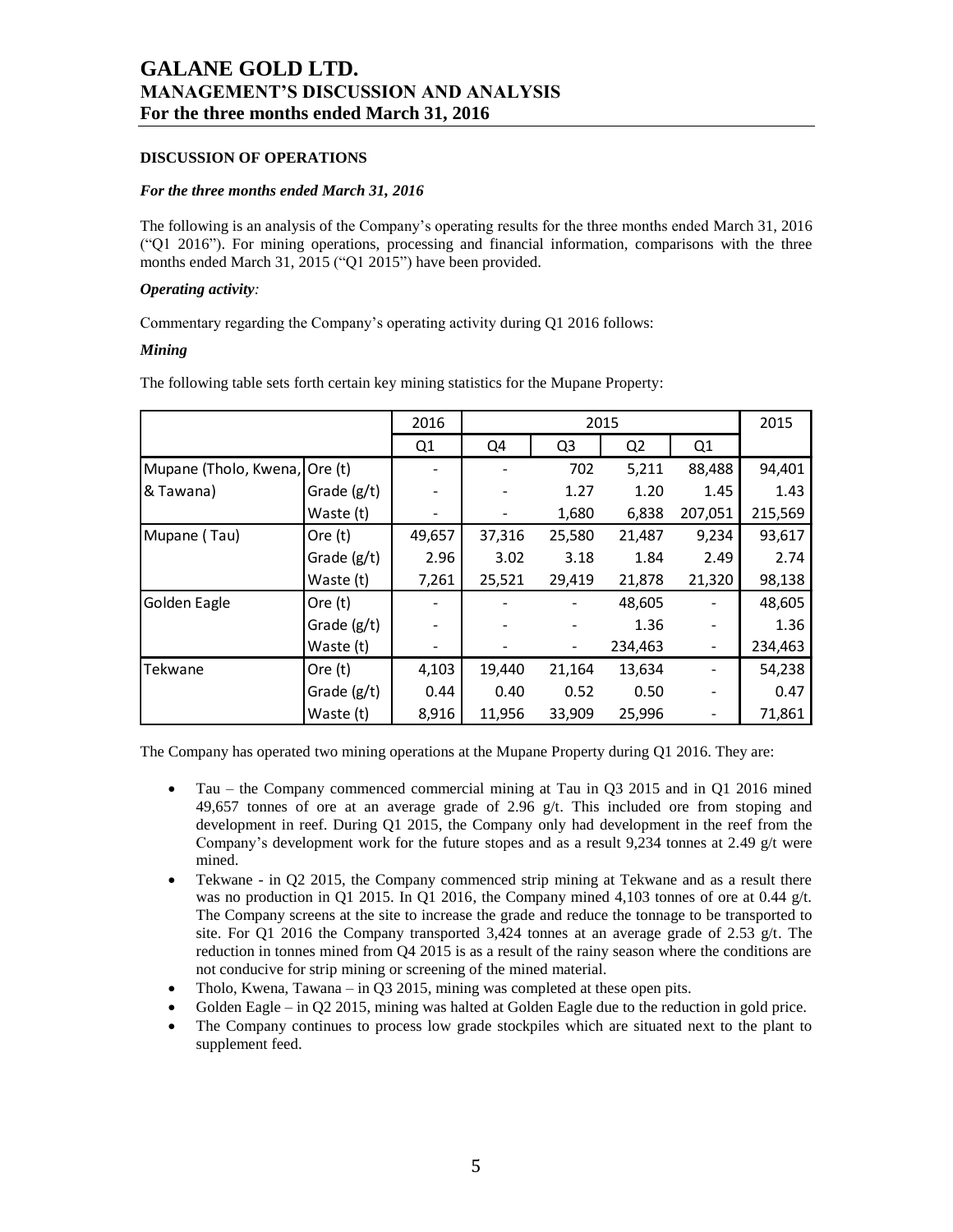## **DISCUSSION OF OPERATIONS (continued…)**

#### *Processing*

The following table sets forth certain key processing statistics at the Mupane Property:

|                       | Q1 2016 |       | Q4 2015   Q3 2015   Q2 2015   Q1 2015 |       |       | 2015   |
|-----------------------|---------|-------|---------------------------------------|-------|-------|--------|
|                       |         |       |                                       |       |       |        |
| Ore milled (000 t)    | 172     | 216   | 228                                   | 206   | 159   | 810    |
| Head grade $(g/t)$    | 1.40    | 1.30  | 1.37                                  | 1.08  | 1.41  | 1.29   |
| Recovery (%)          | 74.9%   | 75.5% | 76.0%                                 | 67.2% | 69.9% | 72.1%  |
| Gold production (oz.) | 5,828   | 6,825 | 7,637                                 | 4.829 | 5,030 | 24,321 |

Gold production in Q1 2016 was 5,828 ounces compared to 5,030 ounces in Q1 2015. The grade in Q1 2016 of 1.40 g/t was similar to Q1 2015 and recovery 74.9% was higher due to the free gold recovered through the gravity plant from Tekwane. In Q1 2016, 172,394 tonnes of ore were milled representing an increase over Q1 2015 of 158,765 tonnes milled. Milling was affected by the rain in both quarters as the low grade stockpiles are difficult to process when wet.

#### *Revenue and earnings from mining operations*

The table below outlines the revenue and earnings from mining operations on a total dollar basis, and on a per ounce of gold sold basis:

|                                                                        | O1 2016     | O <sub>4</sub> 2015 | O <sub>3</sub> 2015                   | O <sub>2</sub> 2015 |
|------------------------------------------------------------------------|-------------|---------------------|---------------------------------------|---------------------|
| Revenue (000)                                                          | \$<br>7,350 | \$<br>6,759         | \$<br>8,533                           | \$<br>5,173         |
| Gold sold (oz.)                                                        | 6,191       | 6,484               | 7,483                                 | 5,098               |
| Earnings (Loss)<br>from<br>mining operations (000)                     | \$<br>(814) | \$<br>(4,279)       | \$<br>(32)                            | \$<br>(2,571)       |
| from mining<br>Earnings<br>operations $(\frac{6}{2})^{(1)}$            | \$          | \$                  | \$                                    | \$                  |
| Operating<br>cash<br>cost<br>excluding<br>royalties<br>$(S/oz.)^{(1)}$ | \$<br>1.079 | \$<br>823           | $\overline{\phantom{a}}$<br>\$<br>875 | \$<br>1,457         |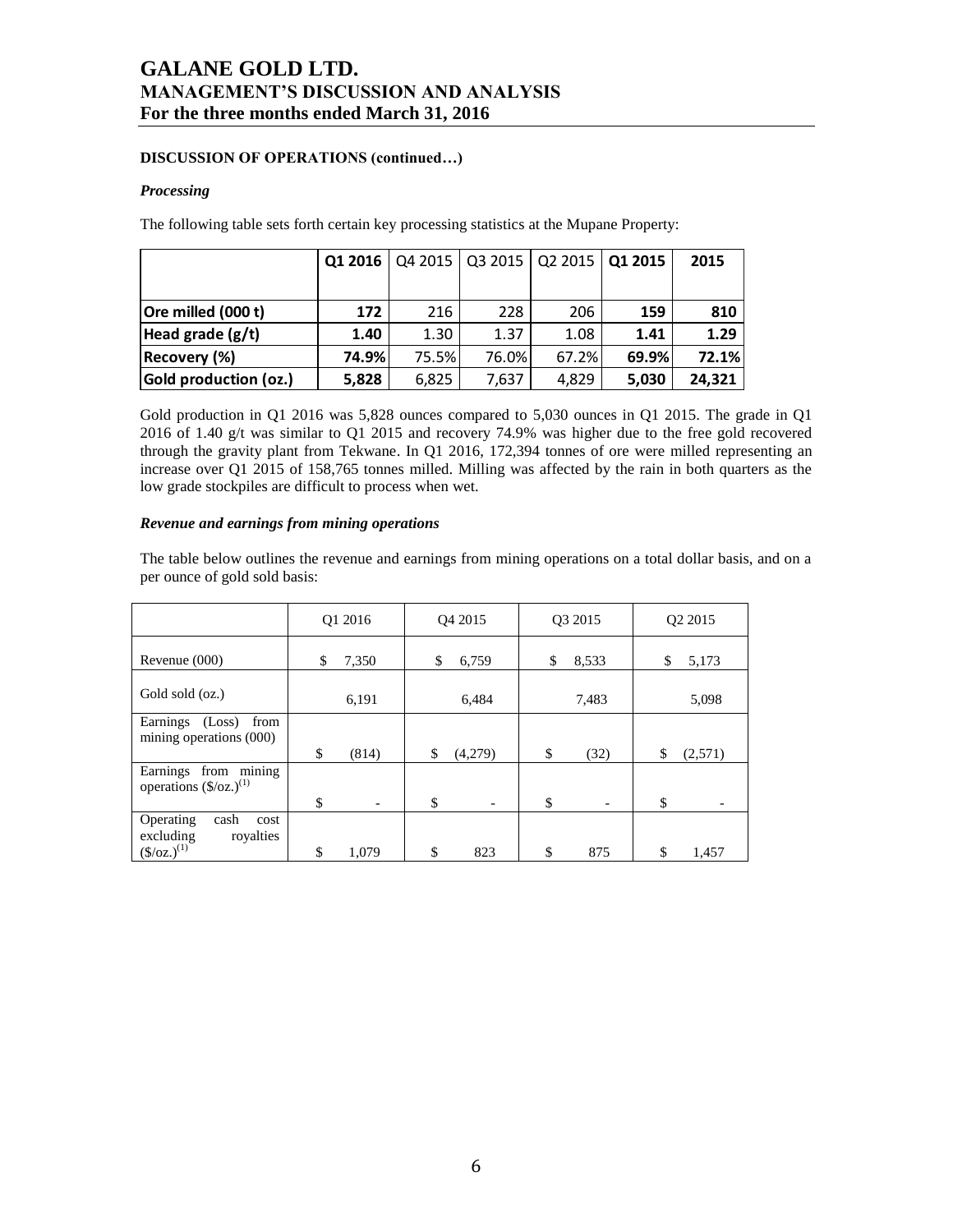|                                                                        | Q1 2015        | O <sub>4</sub> 2014 | O3 2014     | O <sub>2</sub> 2014 |
|------------------------------------------------------------------------|----------------|---------------------|-------------|---------------------|
| Revenue (000)                                                          | \$<br>5,765    | 7,789<br>\$         | \$<br>9,461 | \$<br>10,773        |
| Gold sold (oz.)                                                        | 5,140          | 6,370               | 7,479       | 8,308               |
| Earnings<br>(Loss)<br>from<br>mining operations (000)                  | \$<br>(1, 336) | \$<br>706           | \$<br>977   | \$<br>224           |
| from mining<br>Earnings<br>operations $(\frac{6}{2})^{(1)}$            | \$             | \$<br>110           | \$<br>131   | \$<br>27            |
| Operating<br>cash<br>cost<br>excluding<br>royalties<br>$(S/oz.)^{(1)}$ | \$<br>1,270    | \$<br>1,101         | \$<br>886   | \$<br>1,201         |

## **DISCUSSION OF OPERATIONS (continued…)**

**Note:** (1) Earnings from mining operations per ounce and operating cash cost excluding royalties per ounce are non-GAAP measures.

In the three months ended March 31, 2016, the Company generated \$7.4 million in revenue from the sale of 6,191 ounces of gold plus incidental silver at an average combined price of \$1,187 per ounce and loss from mining operations of \$0.8 million. This compares to \$5.8 million in revenue from the sale of 5,140 ounces of gold plus incidental silver at an average combined price of \$1,224 per ounce and loss from mining operations of \$1.3 million in Q1 2015.

The change in earnings from mining operations from Q1 2015 to Q1 2016 is a result of several factors:

- Gold sales in Q1 2016 were 426 ounces more than in Q1 2015. This was offset by a reduction in the average gold price achieved between the two quarters of \$37 per ounce.
- In Q1 2015 revenue was decreased by \$0.6 million (524 ounces) that were offset against the capital costs of the Tau underground development costs as Tau was not yet in commercial production (Q1 2016 - \$nil)
- As a result revenue was \$1.6 million greater in Q1 2016 compared to Q1 2015. The increase is as a result of the higher ounces and production in Q1 2016.
- Mining costs in Q1 2016 were \$2.3 million compared to \$1.8 million in Q1 2015. The variance is mainly due to the increase in mining underground.
- Processing costs increased to \$4.1 million in Q1 2016 from \$3.4 million in Q1 2015. The actual tonnes milled increased from 158,765 tonnes in Q1 2015 to 172,394 tonnes in Q1 2016.
- General and administration costs in Q1 2016 were \$0.9 million compared to \$1.2 million in Q1 2015. The decrease in Q1 2016 is due to the costs savings implemented in 2015.
- Depreciation and amortization of \$0.9 million was also recognized in Q1 2016, compared to \$0.7 million in Q1 2015. The increase in depreciation and amortization is due to the increase in production.

As a result of the above factors the operating cash cost per ounce (excluding royalties) in Q1 2016 was \$1,079 compared to \$1,270 per ounce in Q1 2015.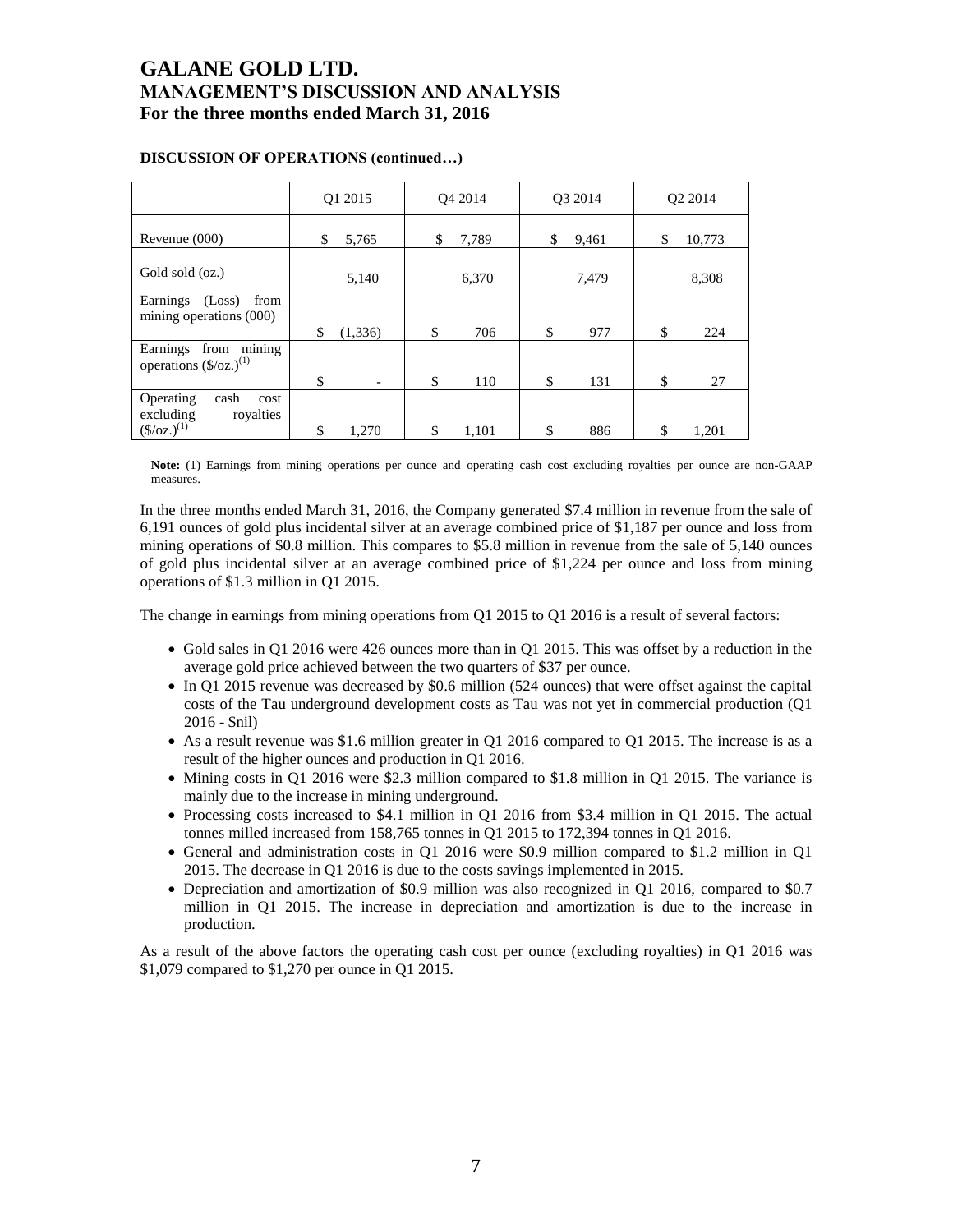## **DISCUSSION OF OPERATIONS (continued…)**

#### *Non-Cash Costs:*

#### *Earnings*

The Company's earnings comprised of:

|                                           | Q1 2016          | Q1 2015       |
|-------------------------------------------|------------------|---------------|
| mining<br>(Loss)<br>from<br><i>n</i> come |                  |               |
| operations                                | \$<br>(814, 893) | \$(1,335,876) |
| <b>Exploration</b> costs                  | (7,371)          | (36,665)      |
| Corporate general and                     |                  |               |
| administrative costs                      | (466, 733)       | (472, 125)    |
| Stock-based compensation                  | (47, 455)        | (112, 887)    |
| Foreign exchange (loss) gain              | (469, 664)       | 132,520       |
| Interest on long term debt                | (63, 465)        | (63,059)      |
| Galaxy on-going costs                     | (453, 926)       |               |
| Other (expenses) income                   | 1,536            | (3,550)       |
| Other financing income (costs)            | (57, 523)        | (77, 726)     |
|                                           | \$(2,379,494)    | \$(1,969,368) |

Galaxy on-going net costs represent the net costs to maintain the operations in care and maintenance while the plan to recommence operations is completed. Corporate general and administration costs totaled \$0.5 million for Q1 2016 (Q1 2015 - \$0.5 million), and includes the following:

|                          | O <sub>1</sub> 2016 | O <sub>1</sub> 2015 |
|--------------------------|---------------------|---------------------|
| <b>Professional Fees</b> | 217,837             | (67, 124)           |
| Management fees to       |                     |                     |
| officers                 | 132,302             | 419,405             |
| Investor relations       | 7,712               | 47,854              |
| Corporate general and    |                     |                     |
| administration           | 108,882             | 71,990              |
|                          | \$466,733           | \$472,125           |

Q1 2015 includes a reversal of an over accrual of audit fees for 2014 and an amendment to an under provision for management bonuses.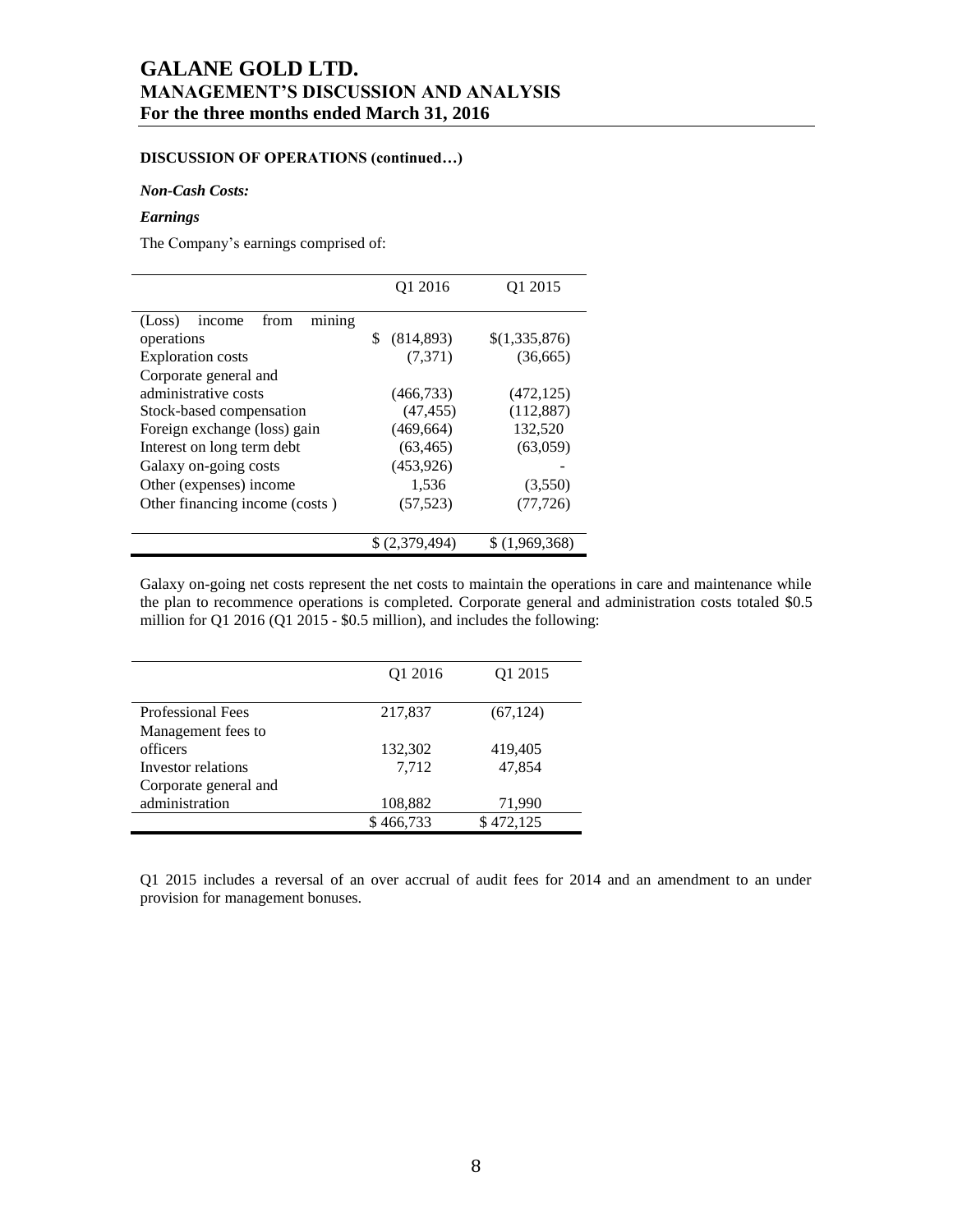## **SUMMARY OF FINANCIAL POSITION**

Selected Consolidated Statement of Financial Position Data:

|                            | March 31,  | December 31, | September 30, | June 30,     |
|----------------------------|------------|--------------|---------------|--------------|
|                            | 2016       | 2015         | 2015          | 2015         |
|                            | \$         | S            | \$            | J            |
|                            |            |              |               |              |
| Total current assets       | 10,755,471 | 11,476,338   | 12,595,640    | 15,336,093   |
| Total current liabilities  | 11.560.394 | 14.248.390   | 9.737.844     |              |
|                            |            |              |               | 13,072,175   |
| Working capital            | (804,923)  | (2,772,052)  | 2,857,796     | 2,263,918    |
| Mining assets              | 36,116,425 | 36.804.499   | 28,224,050    | 27, 224, 835 |
| Non-current liabilities    | 15,576,737 | 11,965,643   | 7,921,121     | 5,738,207    |
| Total shareholders' equity | 19,734,765 | 22,066,804   | 23,160,725    | 23,750,546   |

|                            | March 31,<br>2015 | December 31,<br>2014 | September 30,<br>2014 | June 30,<br>2014 |
|----------------------------|-------------------|----------------------|-----------------------|------------------|
|                            | \$                | J                    | \$                    | S                |
| Total current assets       | 13,294,047        | 17,828,377           | 17,803,595            | 16,329,277       |
| Total current liabilities  | 11,500,247        | 11,303,250           | 9,398,810             | 8,931,132        |
| Working capital            | 1,793,800         | 6,525,127            | 8,404,785             | 7,398,145        |
| Mining assets              | 31,106,556        | 29,391,948           | 28,723,466            | 27,128,311       |
| Non-current liabilities    | 5,943,231         | 7,103,470            | 9,082,789             | 6,390,290        |
| Total shareholders' equity | 26,957,125        | 28,813,606           | 28,045,462            | 28,136,166       |

In Q1 2016, the Company increased working capital by \$2.0 million from Q4 2015. The increase in working capital was mainly due to the following movements in total current liabilities and cash balance:

- A decrease in current borrowings of \$3.1 million as a result of the conversion of a current secure facility of \$3.3 million to a long term debenture; the conversion of Galaxy shareholder loans of \$0.6 million to a long term debenture; and offset by the movement of \$0.8 million to current liabilities for the secured Mupane facility.
- An increase in the cash balance of \$0.3 million as a result of cash flow from operating activities after working capital movements of \$0.6 million; underground development costs of \$0.2 million; and repayment of financing facilities of \$0.1 million.
- A decrease in ore stockpiles of \$0.4 million as the Company processed the low grade stockpiles.
- A decrease in trade receivables of \$0.1 million.
- A decrease in gold in circuit of \$0.2 million as the Company sold more ounces than it produced
- An increase in trade payables of \$0.5 million.

In Q1 2016, non-current liabilities increased by \$3.6 million from Q4 2015 with a movement of \$3.1 million from current liabilities for borrowings plus an increase of \$0.5 million in deferred royalties. Total shareholders' equity in Q1 2016 decreased by \$2.4 million as a result of the net loss in the quarter of \$2.4 million.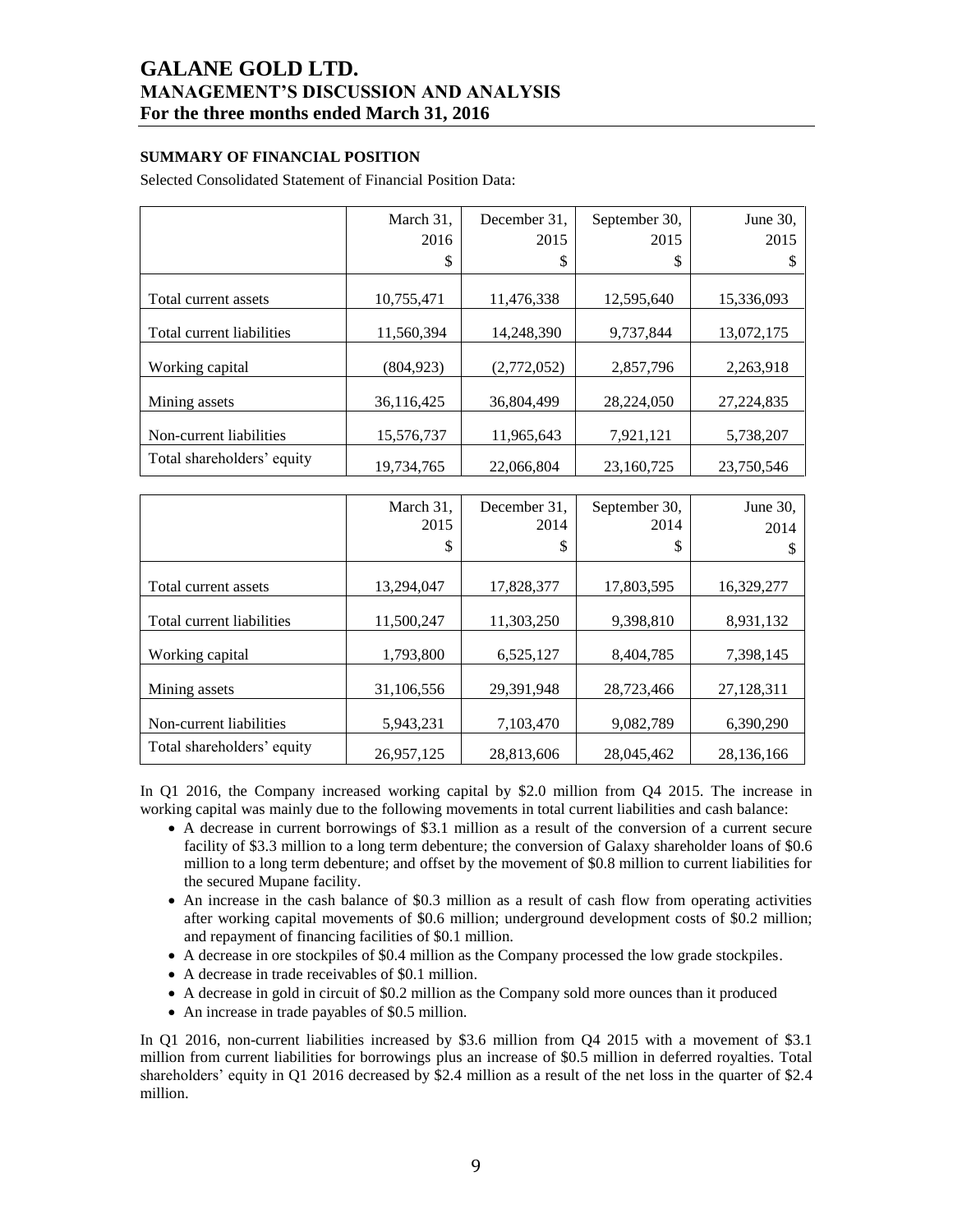## **SUMMARY OF QUARTERLY RESULTS**

The following table summarizes the Company's selected quarterly information for each of the eight most recently completed quarters:

|                                     | Three months ended |              |               |             |  |
|-------------------------------------|--------------------|--------------|---------------|-------------|--|
|                                     | March 31,          | December 31, | September 30, | June 30,    |  |
|                                     | 2016               | 2015         | 2015          | 2015        |  |
|                                     | \$                 | S            | S             | \$          |  |
| Revenue                             | 7,349,711          | 6,758,292    | 8,533,141     | 5,173,304   |  |
| Mining costs                        |                    |              |               |             |  |
| - Cash                              | (7,246,768)        | (6,375,977)  | (8,247,589)   | (6,661,557) |  |
| - Non-cash (depreciation,           |                    |              |               |             |  |
| amortization and impairment)        | (917, 836)         | (4,661,579)  | (317,779)     | (1,083,030) |  |
| Total mining costs                  | (8,164,604)        | (11,037,556) | (8,565,368)   | (7,744,587) |  |
| Non Mining Expenses                 | (1,564,601)        | 1,682,260    | (607,741)     | (735, 876)  |  |
| (Loss) earnings                     | (2,379,494)        | (2,597,004)  | (639,968)     | (3,307,159) |  |
| (Loss) earnings per share           |                    |              |               |             |  |
| - Basic                             | (0.03)             | (0.05)       | (0.01)        | (0.06)      |  |
| - Fully diluted                     | (0.03)             | (0.05)       | (0.01)        | (0.06)      |  |
| Total assets at end of quarter      | 46,871,896         | 48,280,837   | 40,819,690    | 42,560,928  |  |
| Total liabilities at end of quarter | 27, 137, 131       | 26,214,033   | 17,658,965    | 18,810,382  |  |
| Total equity at end of quarter      | 19,734,765         | 22,066,804   | 23,160,725    | 23,750,546  |  |

|                                                           | Three months ended |              |               |                |  |
|-----------------------------------------------------------|--------------------|--------------|---------------|----------------|--|
|                                                           | March 31,          | December 31, | September 30, | June 30,       |  |
|                                                           | 2015               | 2014         | 2014          | 2014           |  |
|                                                           | \$                 | \$           | \$            | \$             |  |
| Revenue                                                   | 5,764,755          | 7,789,117    | 9,460,910     | 10,773,110     |  |
| Mining costs                                              |                    |              |               |                |  |
| - Cash                                                    | (6,412,343)        | (7,080,697)  | (6,724,357)   | (9,422,080)    |  |
| - Non-cash (depreciation,<br>amortization and impairment) | (688, 288)         | (2,238)      | (1,759,397)   | (1, 127, 055)  |  |
| Total mining costs                                        | (7,100,631)        | (7,082,935)  | (8,483,754)   | (10, 549, 135) |  |
| Non Mining Expenses                                       | (633, 492)         | (43,587)     | (1,189,257)   | (918, 916)     |  |
| Earnings (loss)                                           | (1,969,368)        | 662,595      | (212, 101)    | (694, 941)     |  |
| Earnings (loss) per share                                 |                    |              |               |                |  |
| - Basic                                                   | (0.04)             | 0.01         | (0.00)        | (0.01)         |  |
| - Fully diluted                                           | (0.04)             | 0.01         | (0.00)        | (0.01)         |  |
| Total assets at end of quarter                            | 44,400,603         | 47,220,325   | 46,527,061    | 43,457,588     |  |
| Total liabilities at end of quarter                       | 17,443,478         | 18,406,721   | 18,481,599    | 15,321,422     |  |
| Total equity at end of quarter                            | 26,957,125         | 28,813,604   | 28,045,462    | 28,136,166     |  |

#### **Note:**

(1) Information for all periods is presented in accordance with IFRS and in U.S. dollars.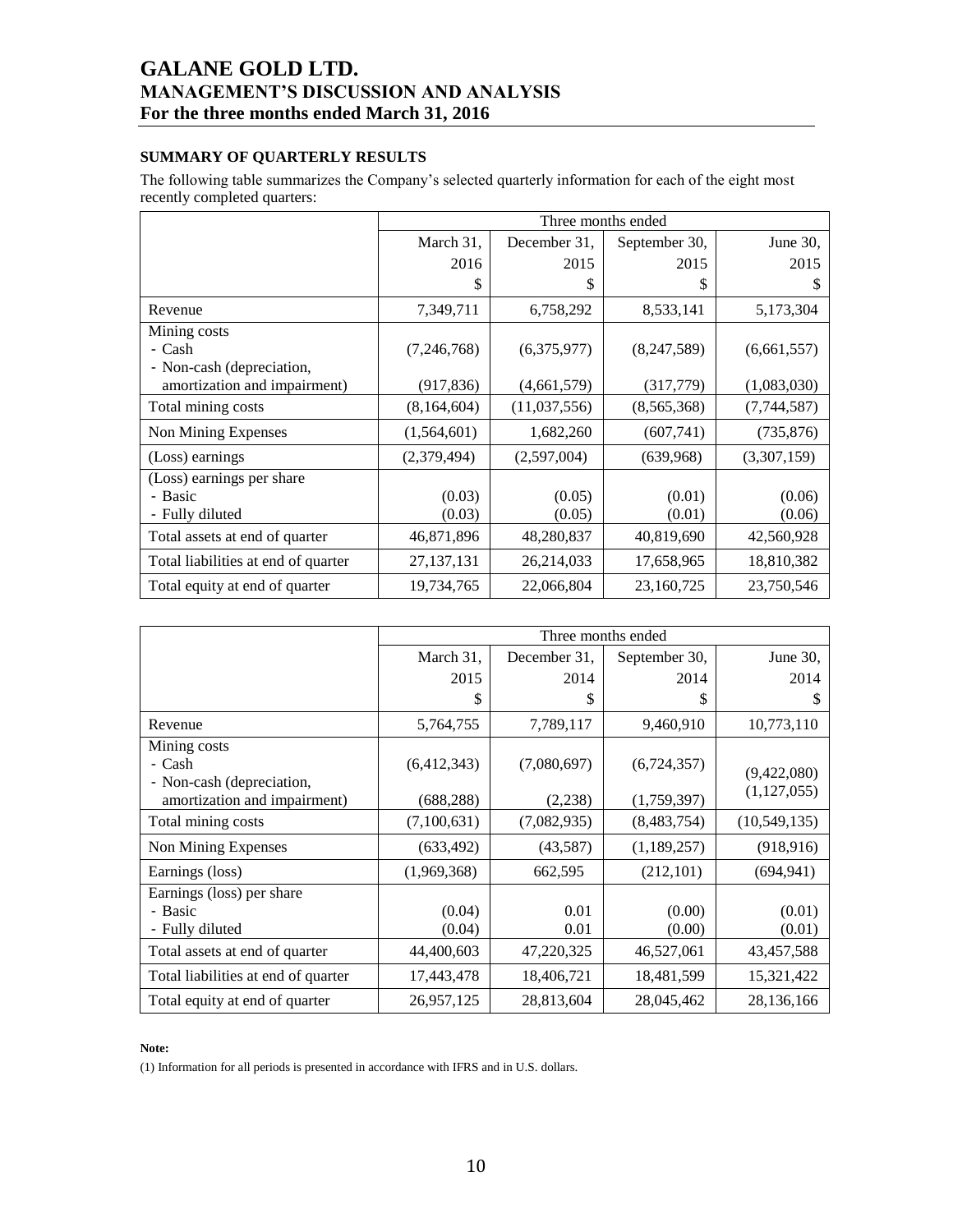### **ACQUISITIONS**

## **Galaxy Acquisition:**

On November 20, 2015 and December 23, 2015, the Company closed the acquisition (the "Galaxy Acquisition") of a majority of the issued and outstanding ordinary shares (each, a "Galaxy Share") of Galaxy Gold Mining Limited ("Galaxy"), a gold mining company with operations in the Mpumalanga Province of South Africa. The Company has also made an offer to all other shareholders of Galaxy to acquire the remaining Galaxy Shares on economically equivalent terms.

A wholly-owned subsidiary of the Company acquired approximately 74% of the issued and outstanding Galaxy Shares in exchange for 18,334,492 Common Shares with an aggregate value of approximately Cdn.\$1.1 million, based on a deemed price of Cdn.\$0.07 per Common Share, and warrants to purchase Common Shares ("Warrants") exercisable to acquire up to 4,076,598 Common Shares until November 20, 2017 at Cdn.\$0.175 per Common Share. The Company advanced \$149,853 to Galaxy before the acquisition to fund working capital. Upon acquisition this amount has been treated as part of the acquisition cost.

The preliminary allocation of the purchase price to assets and liabilities acquired is provided below. Final valuations of assets and liabilities are not yet complete due to the timing of the acquisition and the inherent complexity associated with the valuations. The preliminary allocation is subject to adjustment with the final allocation to be completed in 2016.

| Mining properties                        | 12,526,313<br>\$ |
|------------------------------------------|------------------|
| Inventory                                | 59,504           |
| Other current assets                     | 250,300          |
| Cash                                     | 2,329            |
| Trade and other payables                 | (3,309,382)      |
| Interest bearing loans                   | (6,330,133)      |
| Restoration and rehabilitation provision | (1,539,922)      |
| Net assets                               | \$<br>1,659,009  |
|                                          |                  |
| Consideration:                           |                  |
| Cash consideration                       | \$<br>149,853    |
| Share and warrant consideration          |                  |
| $\bullet$ 18,332,492 Common Shares       | 964,465          |
| $\bullet$ 4,076,598 Warrants             | 113,349          |
| Non-controlling interest                 | 431,342          |
| Acquisition of subsidiary                | \$<br>1,659,009  |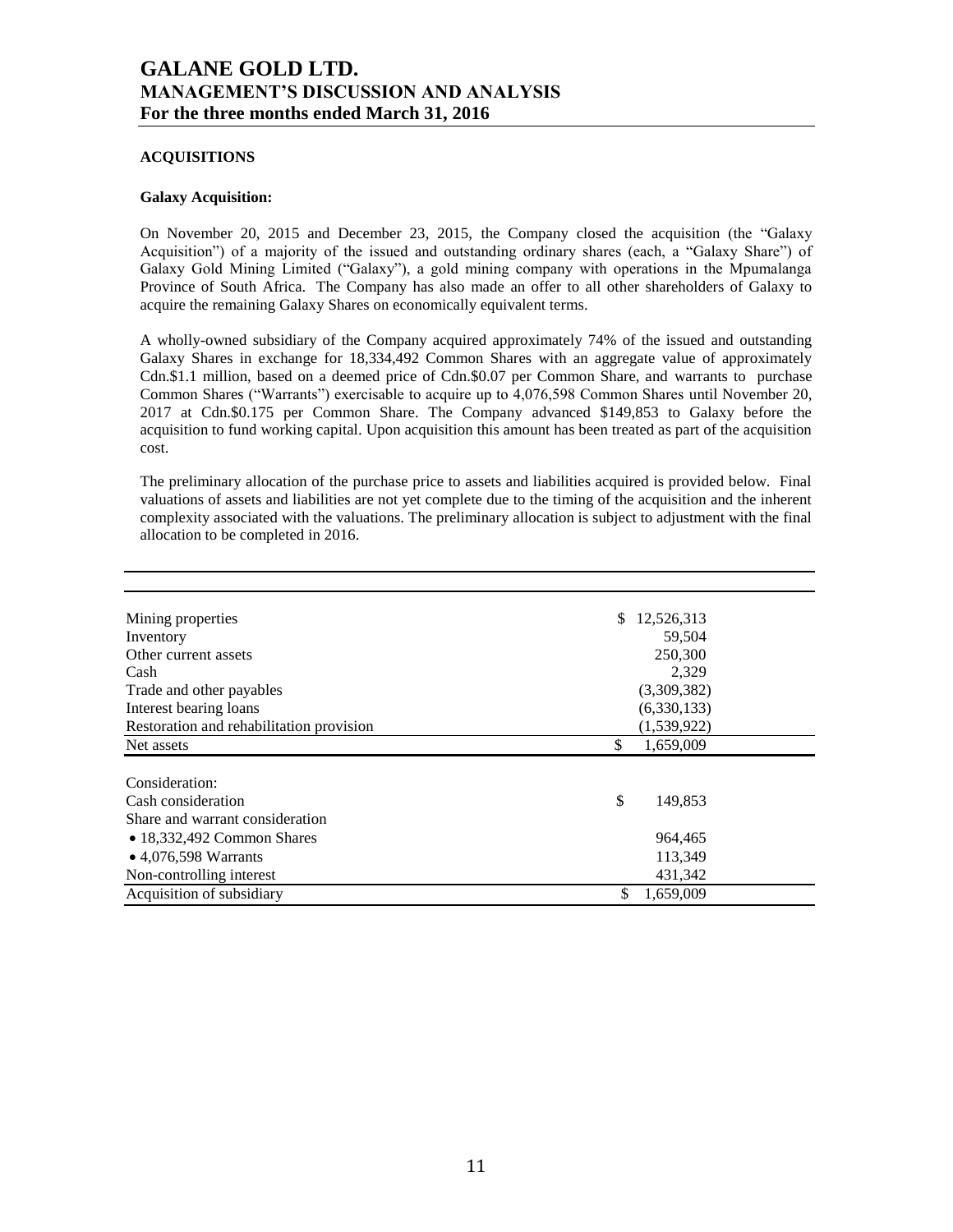## **EXPLORATION**

All of the Company's prospecting and mining licences are in good standing.

## **LIQUIDITY AND CAPITAL RESOURCES**

The Company defines capital as consisting of shareholder's equity, being comprised of issued capital stock, contributed surplus and deficit and long term debt. The Company's objectives when managing capital are primarily to support the creation of shareholder value, but also to ensure that the Company is able to meet its financial obligations as they become due. The Company has not declared or paid any dividends on its Common Shares.

In order to fund the business activities intended in its current business plan, management expects that the Company's mining operations will continue to provide positive cash flow from its operations that is more than sufficient to support its corporate expenses, capital expenditure requirements and exploration activities. As described above under "Summary of Financial Position", at March 31, 2016, the Company had a working capital deficiency of \$0.8 million and generated \$0.3 million in cash flow for the period ended March 31, 2016. A continuation of the positive cash flows from operations is expected to provide sufficient capital to the Company to fund annual operating expenses, repayment of all outstanding facilities, capital commitments budgeted and the exploration program contemplated until the end of 2016. To assist short term liquidity, in Q1 2016, the Company issued \$3.2 million in convertible debentures which mature in November 2019 to settle various outstanding claims against Galaxy. In addition, following the end of Q1 2016, the Company completed a rights offering to generate gross proceeds of approximately Cdn.\$713,000 (approximately US\$552,000). See "Subsequent Event".

The revenue of the Company is largely dependent upon the spot price of gold. At the current level of operating costs, the Company believes it will continue to generate positive cash flow on an annual basis from operations even if there was a 10% reduction in the spot price of gold as at the date of this MD&A.

The Company's officers and senior management take full responsibility for managing the Company's capital and do so through monthly meetings and regular review of financial information. The Company's Board of Directors is responsible for overseeing this process.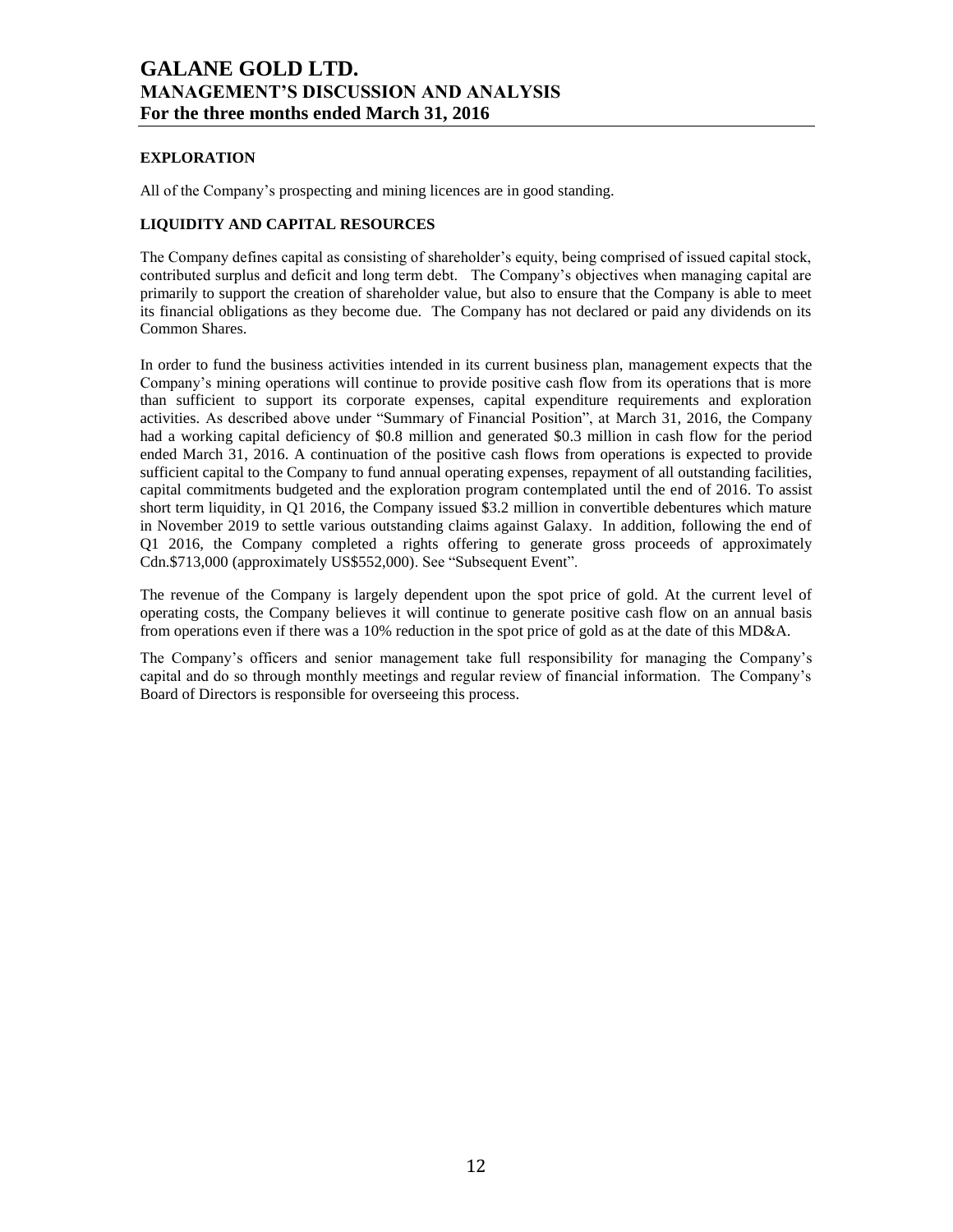#### **ENVIRONMENTAL DISCUSSION**

The mining activities of the Company can give rise to obligations for site restoration and rehabilitation. Restoration and rehabilitation work can include land rehabilitation and site restoration. The extent of work required and the associated costs are dependent on the requirements in the local jurisdiction and the interpretations of the requirements by relevant authorities.

Provision for the cost of the Company's restoration and rehabilitation program is recognized at the time that environmental disturbance occurs. When the extent of disturbance increases over the life of an operation, the provision is increased accordingly. Costs included in the provision encompass obligated and reasonably estimable restoration and rehabilitation activity expected to occur progressively over the life of the operation and at the time of closure in connection with disturbances at the reporting date. Routine operating costs that may impact the ultimate restoration and rehabilitation activities such as waste material handling conducted as an integral part of a mining or production process are not included in the provision. Costs arising from unforeseen circumstances, such as the contamination caused by unplanned discharges, are recognized as an expense and liability when the event gives rise to an obligation that is probable and capable of reliable estimation.

Restoration and rehabilitation provisions are measured at the expected value of future cash flows, discounted to their present value and determined according to the probability of alternative estimates of cash flows occurring for each operation. Discount rates used are the ones most appropriate for the location of the mine. Significant judgments and estimates are involved in forming expectations of future activities and the amount and timing of the associated cash flows. Those expectations are formed based on existing environmental and regulatory requirements. As at March 31, 2016, the amount reflected in the Company's restoration and rehabilitation provision is \$3.8 million (on an undiscounted basis, the total payments are estimated at \$5.9 million) which was calculated by independent contractors.

The value of the provision is progressively increased over time as the effect of discounting unwinds, creating an expense recognized as part of finance costs. Potential changes in the laws and regulations could have an adverse risk on the actual restoration costs that the Company could incur in the future.

## **FINANCIAL INSTRUMENTS**

The Company's financial instruments consist of cash, trade and other receivables, accounts payable and accrued liabilities, interest bearing loans and borrowing, and warrants denominated in foreign currencies. The fair value of the Company's trade and other receivables, and accounts payable and accrued liabilities approximate their carrying value, which is the amount disclosed on the balance sheet dates due to their short-term maturities or ability of prompt liquidation. Cash, under the fair value hierarchy, is based on level-one quoted prices in active markets for identical assets or liabilities. The Company's other financial instruments, specifically interest bearing loans and borrowings and warrants denominated in foreign currency are recorded at amortized cost using the effective interest rate method.

Strategic and operational risks are risks that arise if the Company fails to identify opportunities and/or threats arising from changes in the markets in which the Company operates. These strategic opportunities or threats arise from a range of factors that might include changing economic and political circumstances and regulatory developments and competitor actions. These risk factors are more fully addressed under the "Risks and Uncertainties" section of this MD&A.

Credit risk is the risk that one party to a financial instrument will cause a loss for the other party by failing to discharge an obligation. The Company is subject to normal industry credit risks. The Company currently has receivables for the purchase of the gold it produces, and other receivable balance consists of amounts outstanding on tax credits from governmental authorities, each of which are expected to be paid in the near term at face value. The Company's exposure to credit risk is minimal.

Liquidity risk is the risk that an entity will encounter difficulty in meeting obligations associated with financial liabilities. The Company's approach to managing liquidity risk is to ensure that it will have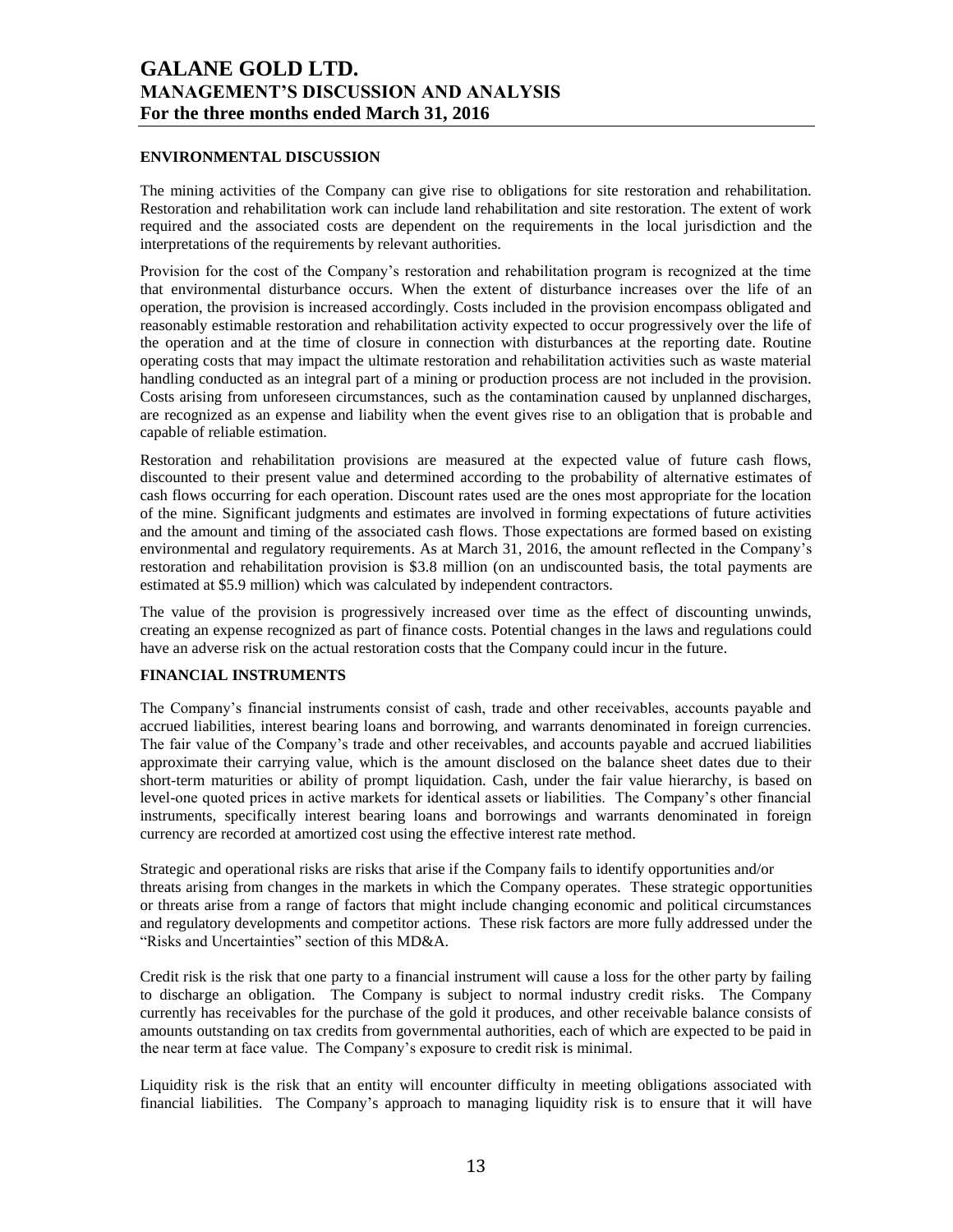sufficient liquidity to meet liabilities when due. As at March 31, 2016, the Company had a cash, gold inventory and receivables balance of \$10,775,471 (March 31, 2015 - \$13,294,047) to settle current liabilities of \$11,560,394 (March 31, 2015 - \$11,500,247). All of the Company's financial liabilities have contractual maturities of less than 30 days and are subject to normal trade terms. See "Liquidity and Capital Resources" section for further commentary on the Company's liquidity risks.

Interest risk is the risk that the fair value of future cash flows will fluctuate as a result of changes in market risk.

Currency risk is the risk that the fair value or future cash flows of a financial instrument will fluctuate because of changes in foreign exchange rates. The Company's operations are in Botswana, South Africa and Canada and its functional currency is U.S. dollars. The international nature of the Company's operations results in foreign exchange risk as transactions are denominated in foreign currencies, including the Botswana Pula, the South African Rand and Canadian Dollars. The operating results and the financial position of the Company are reported in U.S. dollars. The fluctuations of the operating currencies in relation to the U.S. dollar will, consequently, have an impact upon the reported results of the Company and may also affect the value of the Company's assets and liabilities. The Company monitors the volatility of foreign exchange rates and will hedge its currency risk if it determines that the need arises.

Market risk is the risk that the fair values or future cash flows of the Company will fluctuate because of changes in market commodity rates. The Company's efforts are currently focused on the production of gold. As such, the Company's future cash flows and valuation of its future mineral assets will be exposed to market risk on the price fluctuations of gold as a commodity.

#### **ISSUED AND OUTSTANDING SHARE CAPITAL**

The Company's authorized capital consists of an unlimited number of Common Shares, of which 142,628,884 Common Shares are issued and outstanding as of the date of this MD&A.

Under the terms of the Company's adopted a stock option plan ("Option Plan") officers, directors, employees and consultants are eligible to receive grants of stock options to purchase Common Shares for a period of up to ten years from the date of grant, provided that the number of Common Shares reserved for issuance may not exceed 10% of the total issued and outstanding Common Shares at the date of the grant. As of the date of this MD&A, subject to the terms of the Option Plan, options to purchase 3,255,000 Common Shares are outstanding and options to purchase 11,007,888 Common Shares are available for grant.

Under the terms of the Company's share purchase plan ("SPP") each participating officer, director, or employee that has been employed with the Company or its subsidiaries for at least six months is entitled to receive the matching number of Common Shares acquired pursuant to the SPP at no cost to such officer, director or employee. Subject to certain conditions, such deferred matching shares will be issued to the participating officers, directors or employees over a three-year period following the date of the purchase of the qualifying shares. As of the date of this MD&A, the participating officers, directors and employees of the Company are entitled to be issued, subject to the terms of the SPP, an additional aggregate of 120,000 deferred matching shares.

Under the terms of the Company's deferred share unit plan ("DSU Plan") and subject to adjustment in certain circumstances, the maximum aggregate number of Common Shares that may be reserved for issuance pursuant to the DSU Plan is 5,266,062 Common Shares. As of the date of this MD&A, subject to the terms of the DSU Plan, participating officers, directors, employees and consultants of the Company may be issued an aggregate of up to 3,629,044 Common Shares pursuant to deferred share units awarded under the DSU Plan.

The Company is obligated to issue up to 7,375,000 additional Common Shares to the shareholders of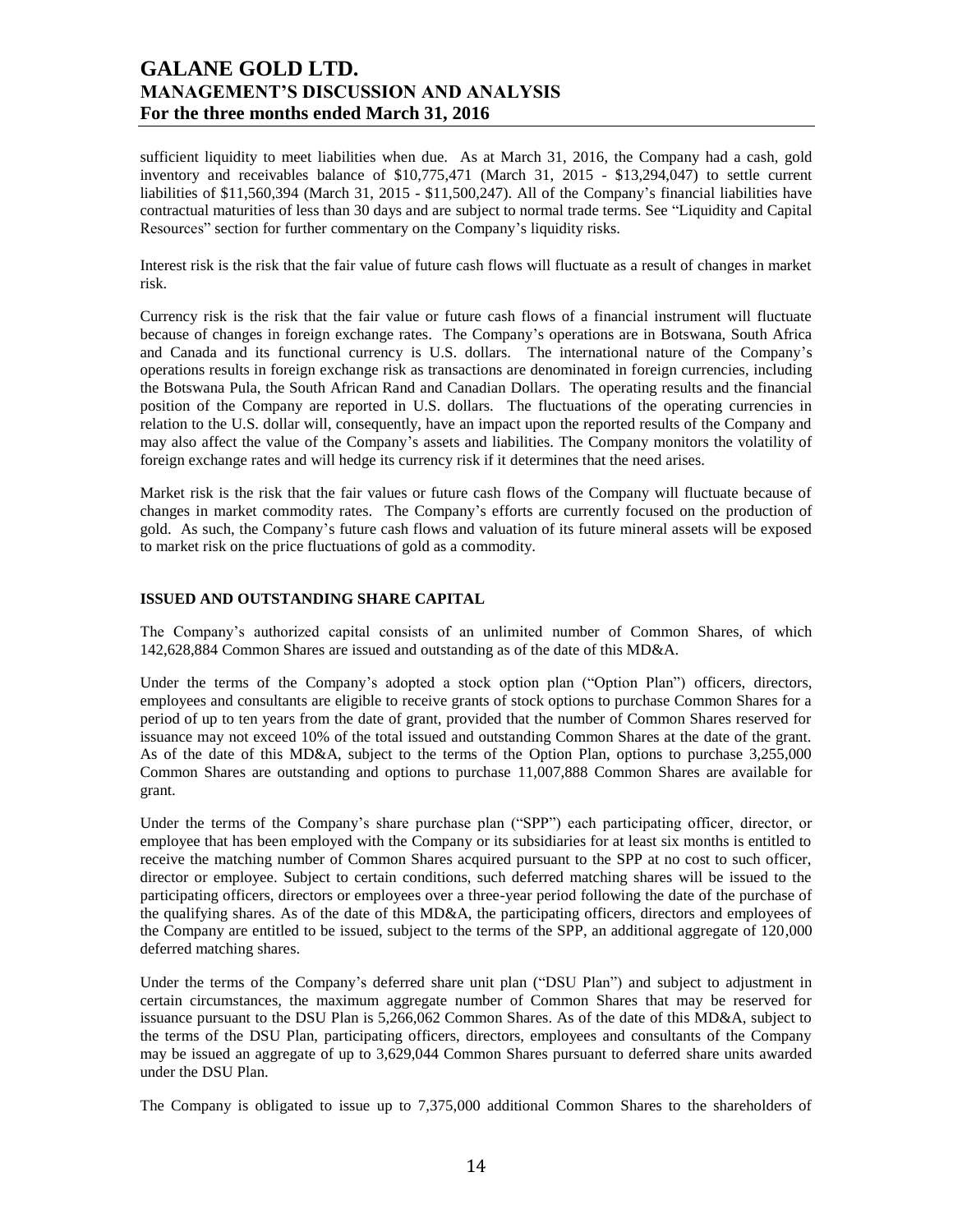Northern Lights Exploration Pty. ("NLE"), on a pro rata basis, if by July 27, 2018 certain exploration milestones are met within the NLE properties in the Tati Greenstone Belt in Botswana (the "NLE Properties").

In connection with the Galaxy Acquisition, the Company issued the Warrants: exercisable to acquire up to 4,076,598 Common Shares. See "Galaxy Acquisition".

### **DEBENTURES**

The Company issued approximately \$2.4 million aggregate principal amount of unsecured convertible debentures (the "Galaxy Debentures") to settle outstanding debt or contractual obligations owed by Galaxy and its subsidiary Galaxy Gold Reefs (Pty) Ltd. The Galaxy Debentures mature on November 20, 2019 and bear 4% interest per annum, accrued and paid at maturity. The principal is convertible at the option of the holder into Common Shares at a price of Cdn.\$0.58 per share, based on a pre-determined exchange rate of \$1.00: Cdn.\$1.30,. The interest is convertible into Common Shares, based on a pre-determined exchange rate of \$1.00: Cdn.\$1.30, at a price per share equivalent to the greater of Cdn.\$0.58 and the Discounted Market Price (as defined by the TSX Venture Exchange), subject to acceptance of the TSX Venture Exchange.

In addition, on March 29, 2016, the Company announced that it and its subsidiary, Galaxy, entered into a full and final settlement agreement with Traxys Europe SA, Mine2Market S. à r.l. and certain others (collectively the "Traxys parties") with respect to various outstanding claims arising from the time period when the Traxys parties operated Galaxy's mining operations. In connection with the settlement, the Traxys parties settled their claim for \$4.3 million of indebtedness in exchange for the issuance by the Company of approximately \$3.2 million aggregate principal amount of unsecured convertible debentures (the "Traxys Debentures"). The Traxys Debentures mature on November 20, 2019 and bear interest at 4% per annum, accrued and paid at maturity. The principal is convertible at the option of the holder into Common Shares at a price of Cdn.\$0.58 per share, based on a pre-determined exchange rate of \$1.00:Cdn.\$1.35. The interest is convertible into Common Shares, based on a pre-determined exchange rate of \$1.00:Cdn.\$1.35, at a price equivalent to the greater of Cdn.\$0.58 and the Discounted Market Price (as defined by the TSX Venture Exchange) at the time of conversion, subject to acceptance of the TSX Venture Exchange.

## **TRANSACTIONS WITH RELATED PARTIES**

During the three months ended March 31, 2016, the following related party transaction occurred:

- Charles Byron, a director of the Company:
	- o The Company paid rent of \$2,018 for office premises to Great African Services (Pty) Ltd., a company owned by a consortium of individuals that includes Charles Byron (March 31, 2015 - \$4,425);

## **FUTURE ACCOUNTING POLICIES**

The following new standards and amendments to standards and interpretations which were issued but not yet effective for the quarter ended March 31, 2016, have not been applied in preparing these Financial Statements. They are summarized as follows:

#### **(a) IFRS 9 – Financial instruments**

The IASB has issued IFRS 9, Financial Instruments, which is a four-part project proposing to replace IAS 39, Financial Instruments: Recognition and Measurement. IFRS 9 is effective for annual periods beginning or after January 1, 2018, with early adoption permitted. The Company will evaluate the impact of the change to its financial statements based on the characteristics on its financial instruments at the time of adoption.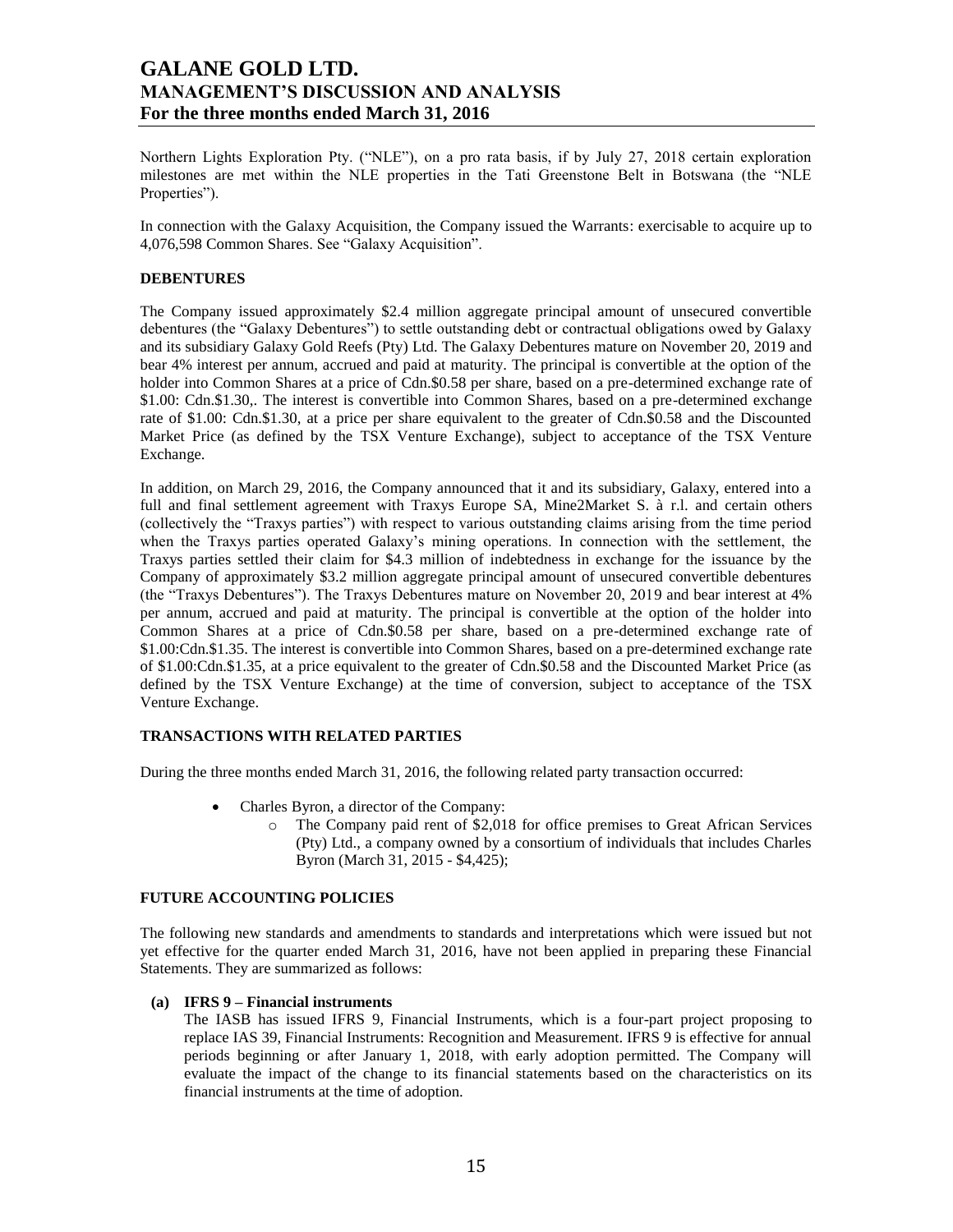### **(b) IFRS 15 – Revenue from Contracts with Customers**

In May 2014, the IASB issued IFRS 15, Revenue from Contracts with Customers (IFRS 15). The standard replaces IAS 11 "Construction Contracts", IAS 18 "Revenue", IFRIC 13 "Customer Loyalty Programmes", IFRIC 15 "Agreements for the Construction of Real Estate", IFRIC 18 "Transfer of Assets From Customers" and SIC 31 "Revenue – Barter Transactions Involving Advertising Services". IFRS 15 is effective for periods beginning on or after January 1, 2018, permits early adoption, and is to be applied retrospectively. IFRS 15 clarifies the principles for recognizing revenue from contracts with customers. The Company is in the process of evaluating the requirements of the new standard.

#### **(c) IFRS 16 – Leases**

In January 2016, the IASB issued IFRS 16 "Leases" ("IFRS 16"). This standard is effective for annual periods beginning on or after January 1, 2019, and permits early adoption, provided IFRS 15, has been applied, or is applied at the same date as IFRS 16. IFRS 16 requires lessees to recognize assets and liabilities for most leases. The Company is in the process of determining the impact of IFRS 16 on its consolidated financial statements.

### **COMMITMENTS**

As at the date of this MD&A, the Company had the following commitments:

### **(a) Royalty expenses**

Production from the Company's Mupane operation is subject to third party royalties (included in mining costs) of 5% of revenues based on market prices at the date of shipment. For the three month period ended March 31, 2016, the Company accrued \$375,352 in royalties (March 31, 2015 – accrued \$319,367).

### **(b) Operating contractual obligations**

The Company has operating lease obligations which relate to obligations in 2015 for land operating lease agreements as follows:

| $\bullet$ | Incurred during the three month period ended March 31,2016 | \$72.792    |
|-----------|------------------------------------------------------------|-------------|
| $\bullet$ | To be incurred in the remainder of 2016                    | \$230,699   |
| $\bullet$ | To be incurred $2017-2020$                                 | \$1,134,566 |

### **(c) Claims**

The Company is also subject to the possibility of revised tax assessments for some years. The Company does not believe that, should unfavourable decisions arise from any review of its tax filings, that any amount it might be required to pay will be material. No amounts have been provided for in the Financial Statements.

### **OFF-BALANCE SHEET ARRANGEMENTS**

The Company currently has no off-balance sheet arrangements.

### **RISKS AND UNCERTAINTIES**

The Company is subject to various business, financial and operational risks that could materially adversely affect the Company's future business, operations and financial condition and could cause such future business, operations and financial condition to differ materially from the forward-looking statements and information contained in this MD&A. For a more comprehensive discussion of the risks faced by the Company, please refer to the Company's annual MD&A for the year ended December 31, 2015, available a[t www.sedar.com.](http://www.sedar.com/)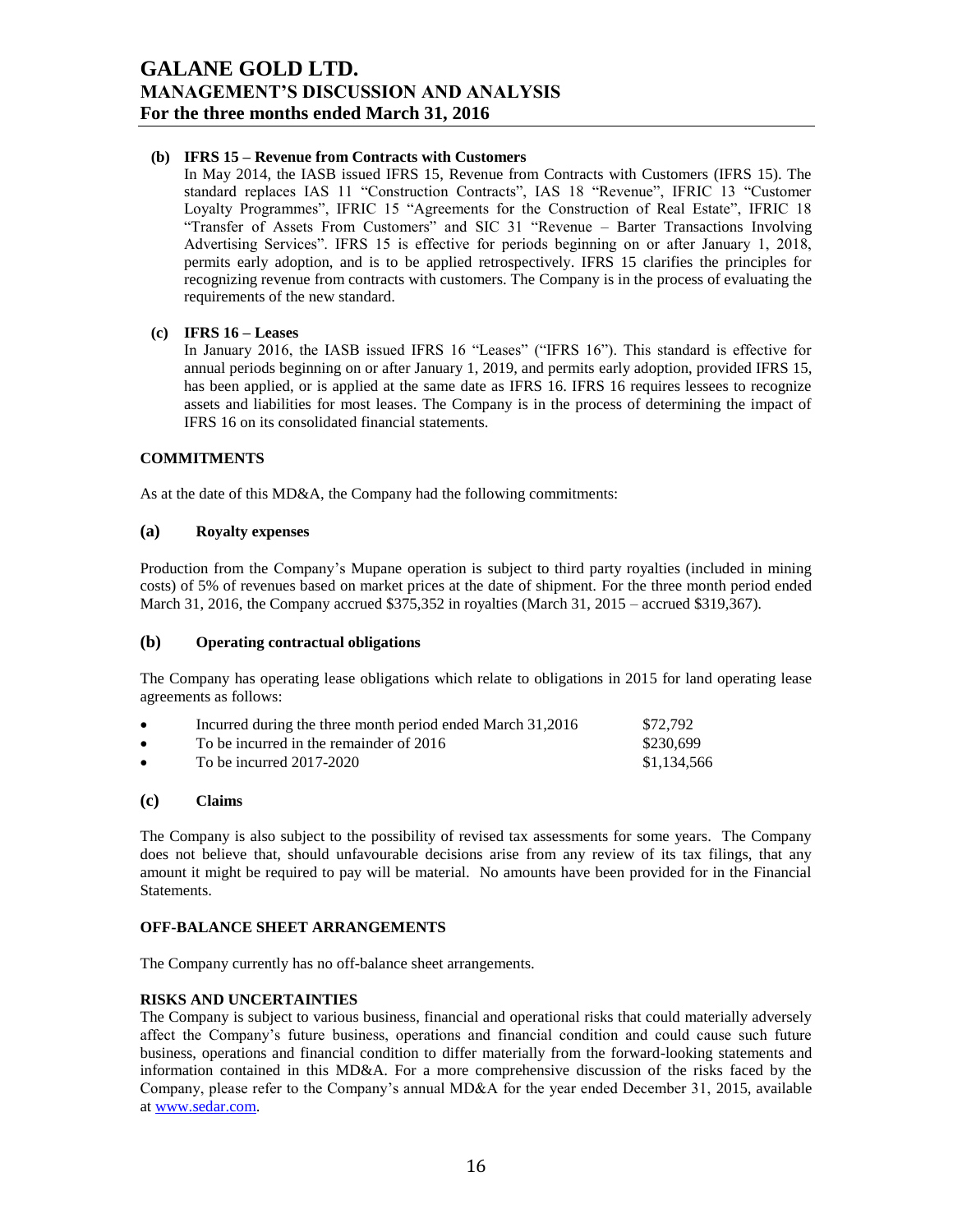### **SUBSEQUENT EVENT**

On May 9, 2016, the Company closed an offering (the "Rights Offering") with eligible shareholders of Common Shares of record at close of business on April 8, 2016. Final details of the Rights Offering are as follows:

- the aggregate gross proceeds from the Rights Offering were approximately Cdn. \$713,000 (approximately US\$552,000);
- pursuant to the basic subscription privilege under the Rights Offering, 60,568,856 Common Shares were issued;
- pursuant to the additional subscription privilege under the Rights Offering, 10,745,586 Common Shares were issued;
- 142,628,884 Common Shares are issued and outstanding at the date of the MD&A; and
- no fees or commissions were paid in connection with the Rights Offering.

### **APPROVAL**

The Board of Directors of the Company has approved the disclosure contained in this MD&A.

## **ADDITIONAL INFORMATION**

Additional information relating to the Company, including the Company's annual information form for the year ended December 31, 2015, can be found on SEDAR at www.sedar.com.

### **SUPPLEMENTAL INFORMATION TO MANAGEMENT'S DISCUSSION AND ANALYSIS**

### **Cash costs**

The Company's MD&A often refers to operating cash cost per ounce, and operating cash cost excluding royalties per ounce, all non-GAAP performance measures, in order to provide investors with information about measures used by management to monitor performance. Management of the Company uses this information to assess how well the producing gold mines are performing compared to plan and prior periods, and also to assess the overall effectiveness and efficiency of gold mining operations. Cash cost figures are calculated in accordance with a standard developed by the Gold Institute, which was a worldwide association of suppliers of gold and gold products and included leading North American gold producers. The Gold Institute ceased operations in 2002, but the standard is still an accepted standard of reporting cash costs of gold production in North America. Adoption of the standard is voluntary, and the cost measures presented herein may not be comparable to other similarly titled measures of other companies. Cash cost includes mine site operating costs such as mining, processing, administration, and attributable realized derivative gain or loss, but are exclusive of impairment, amortization, reclamation, and exploration and development costs. Cash cost excluding royalties is cash cost less royalties. Operating cash cost is the total cash cost less those costs capitalized as attributable to the removal of excess waste in developing new resources. Operating cash cost excluding royalties is operating cash cost less royalties. These costs are then divided by the Company's ounces of gold produced to arrive at the cash cost measures on a per ounce basis. These measures, along with sales, are considered to be key indicators of a company's ability to generate operating earnings and cash flow from its mining operations.

These measures of cash costs do not have any standardized meaning prescribed by IFRS and differ from measures determined in accordance with IFRS. They are intended to provide additional information and should not be considered in isolation or as a substitute for measures of performance prepared in accordance with IFRS. These measures are not necessarily indicative of net earnings or cash flow from operations as determined under IFRS.